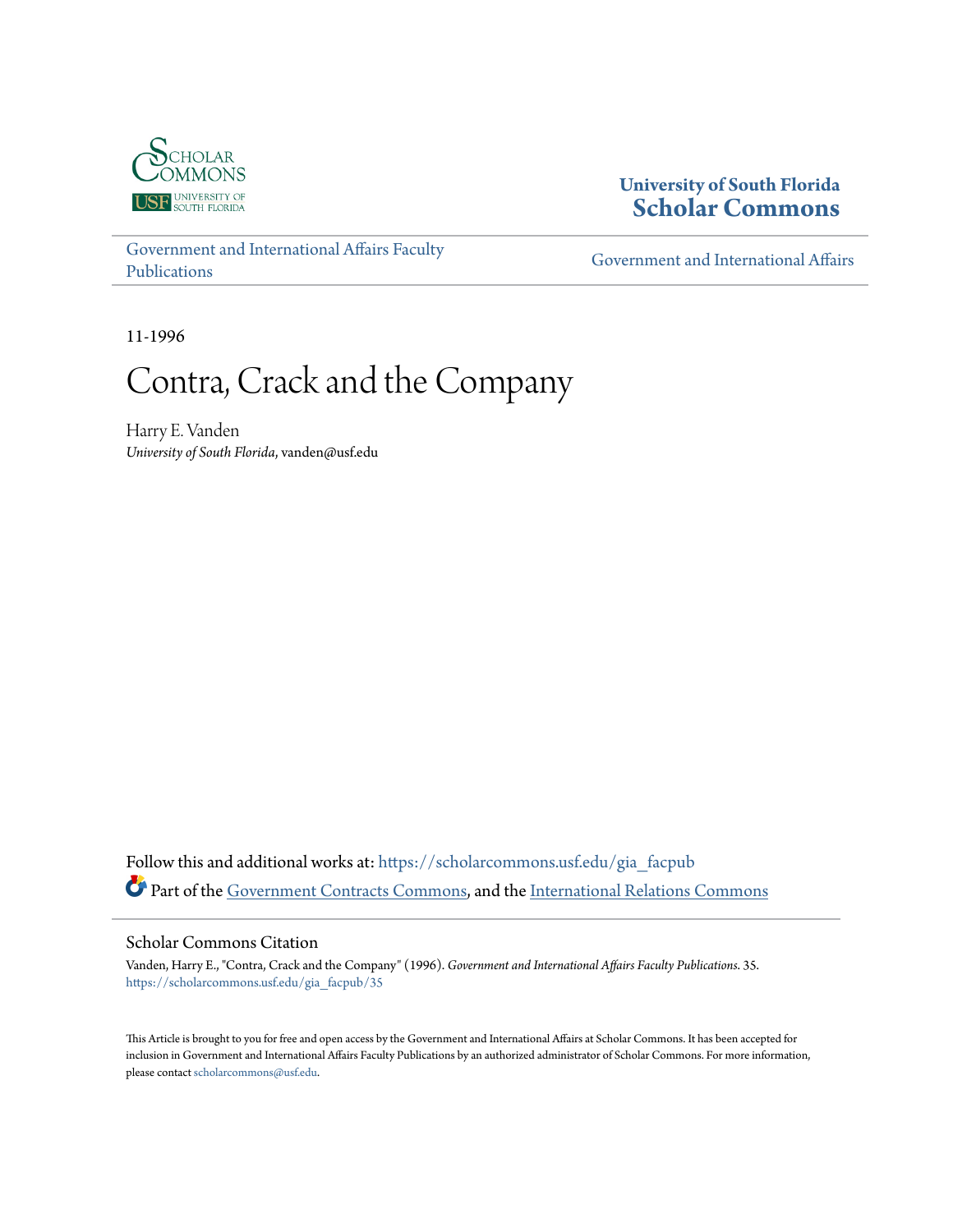## From ..... *HUMAN QUEST*

NOVEMBER- DECEMBER, 1996

page 9-10

### **CONTRA, CRACK AND THE COMPANY**

### **Drug Money, the CIA and Nicaragua**

#### By HARRY E. VANDEN

WHAT SOME government officials did to continue Contra operations against Nicaragua in the early 1980's is an affront to America's sense of justice. When Congress would not go along with Contra support, Oliver North and his cronies set up the sale of surplus weapons to Iran and used the proceeds to pay for the operation. These activities eventually occasioned senate bearings, criminal prosecutions and almost brought down the Reagan White House.

The CIA and the armed Nicaraguan groups they organized and funded conspired not only to violate the congressional prohibition against using additional government funding to support Contra activities, but violated domestic law and morality in the worst possible way. They used their supply network and ties to exiled Nicaraguans in the US to bring huge amounts of cocaine into the country, turn it into crack cocaine, and then introduced the new product into the US market.

Danilo Blandon, a CIA-paid Nicaraguan with a master's degree in marketing aided the operation. Tons of the new product were sold on the domestic market, beginning with their initial target area in South-Central Los Angeles. The solid supply lines through the Honduran-based Contras into the US (often through military bases) enabled the newly formed network of Nicaraguan exiles with US government ties and Los Angeles drug dealers like Rick Daniel Ross ("Freeway Rick") to sell crack at bargain basement wholesale prices and guarantee an ample, continuing supply. Heavy Contra involvement with bringing drugs into the United States has been long rumored, and sometimes written about, but rarely if ever picked up by the popular mass press. A T.V. network story of a pilot who blew the whistle on Contra drug flights into Homestead Air Force base in South Florida is the exception. Congressional hearings were even begun by Harlem Congressman Charles Rangel, but never proceeded very far because of lack of cooperation from government officials in the CIA, DEA and other agencies.

In a hard hitting series of articles based on a year of investigative journalism, *San Jose Mercury* reporter Gary Webb tells the story of how a San Francisco-based drug ring with Contra ties sold "tons of cocaine to the Crips and Bloods street gangs of Los Angeles and funneled millions in drug profits" to the CIA-run Contras. Even more disturbing, his amply documented series explains how this drug network "opened the first pipeline between Colombia's cocaine cartels and the black neighborhoods of Los Angeles" (now the crack capital of the world).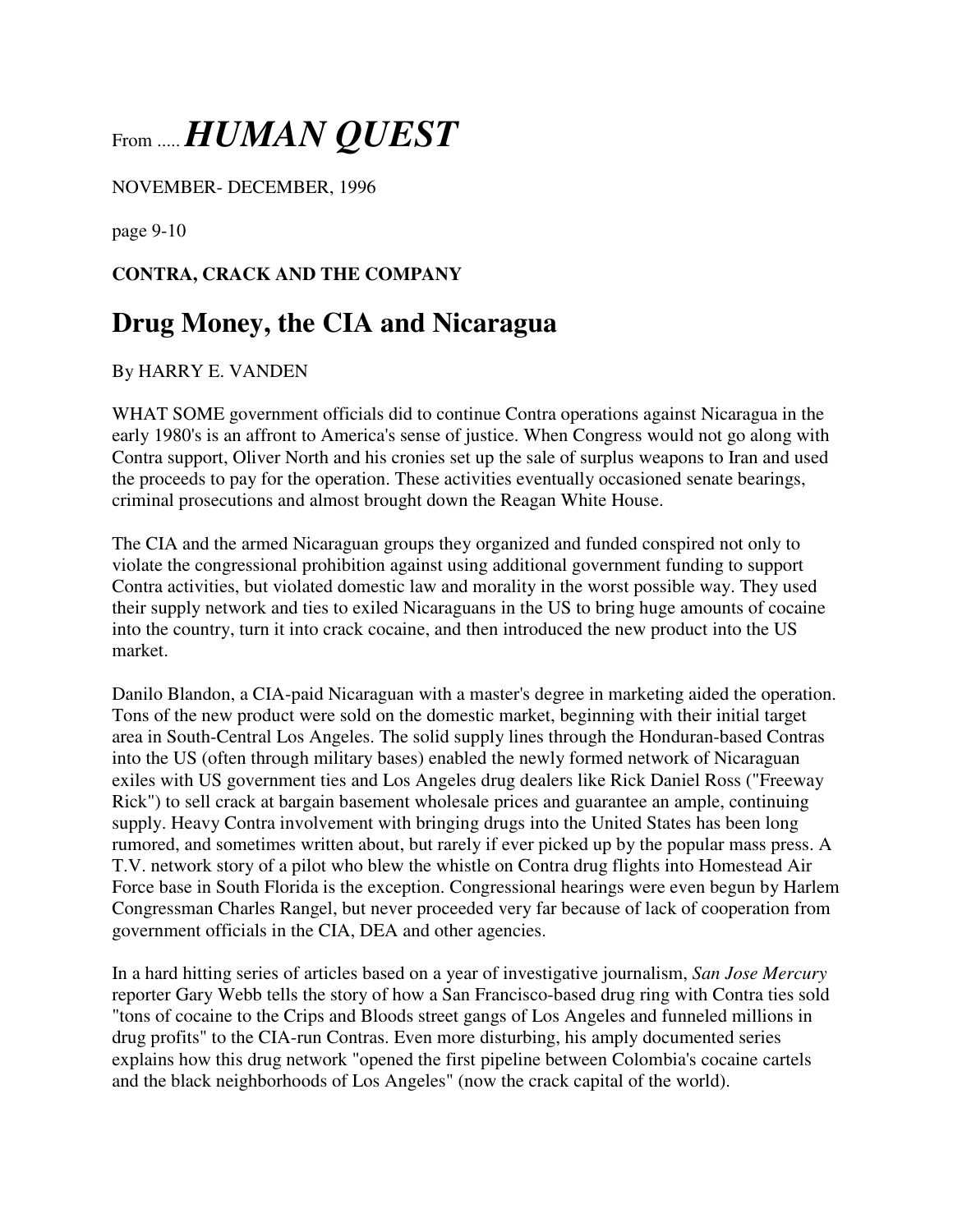Given the tons and tons of crack that were distributed through this network, one can only begin to imagine the thousands of lives that were ruined by the new drug. The mind boggles when contemplating the tens of thousands of crimes that have been committed to fuel this CIAstimulated crack habit.

Exactly what, if any, real threat to American society was actually posed by the Sandinistas? It is difficult to imagine that it could have been worse than the crack cocaine scourge.

Meanwhile, the lucrative proceeds from the sale of the drugs and weaponry were facilitating ever more brutal violence in Nicaragua. Under Reagan's direction, then CIA head Bill Casey had flown to Nicaragua to help start the Contra operation against the Sandinista government. As the war continued through the l980's and into l99O, it took some 30,000 lives, mostly civilian.

The initial Contra force was mostly made up of ex-members of former dictator Anastacio Somoza's brutal National Guard. They seemed to believe that they could reduce support for the new government by brutalizing all who were connected with it. As civilian casualties reached the thousands, more reports of their abuses began to come out of Nicaragua. The role of the United States government's intervening in Nicaragua and supporting these activities was such that Nicaragua was able to win a World Court case against the U.S. in 1986. Domestic courts in the United States were less clear in their condemnation of the wrongs done. Danilo Blandon was never convicted. When investigations were begun on his and other Contra drug dealings, they were blocked or quashed by the FBI, CIA or FDA. Frustrated by such pressure, prosecutors were never able to bring Blandon to justice. He is now a highly paid DEA informant.

Those associated with the whole Contra operation consistently showed a willingness to resort to almost any means to overthrow or destabilize the Sandinista government in Nicaragua. Thousands of civilians and Sandinista conscripts in Nicaragua were expendable. Nicaraguan teachers and health care workers were expendable. Innocent civilians in farms and villages were expendable. The occasional foreign worker was expendable (as was the case for American citizen Benjamin Linder who was murdered at close range after he was already wounded.) The American sense of decency and morality were also expendable!

Thanks to media manipulation by the Reagan White House and a general lack of investigative reporting by the mainstream media and the journalists they employed (see *Washington Post* reporter Christopher Dickey's *With the Contras* for one notable exception), the real story on Contra atrocities and their involvement with the drug trade never got the attention it deserved.

It was too easy to blame it all on the "Cuban and Soviet backed Sandinista government in Nicaragua" or on endemic violence in Central America. For these and similar reasons the Republican administrations were able to use the most crass and morally corrupt members of the National Security Council and the CIA to perpetrate a Contra scam on the Nicaraguan and American people.

But just as the careers of a few decent government officials and the lives of thousands of Nicaraguans were sacrificed for such questionable ends, so too were thousands of lives of mostly black Americans who lived in places like South Central Los Angeles. They and their families